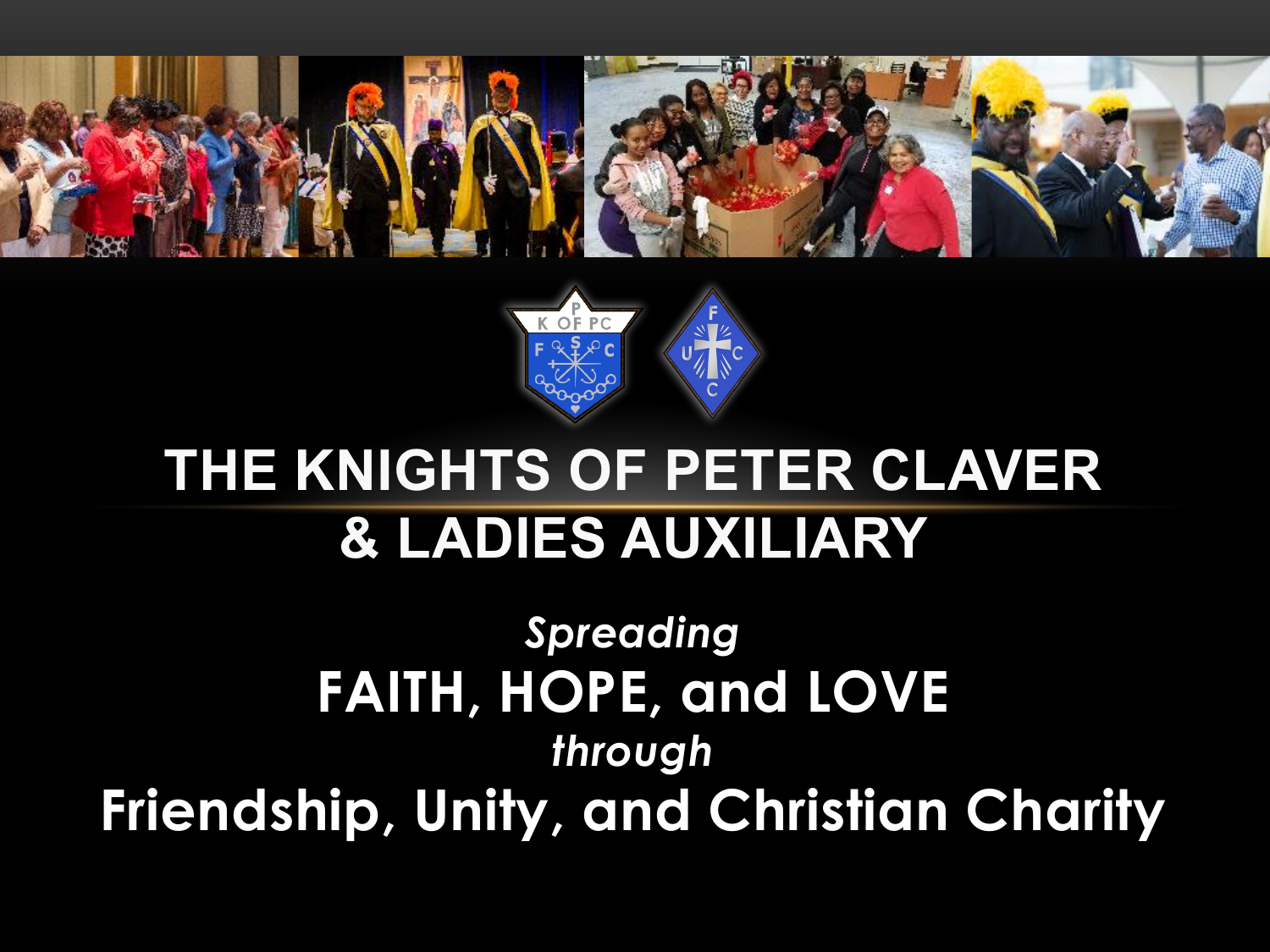

**The Knights of Peter Claver Inc.** (KPC) was founded by 4 Josephite priests and 3 laymen on **November 7, 1909** with the purpose of providing significant opportunities for **Catholic Action** to African-American men.

The organization later established a **Ladies Auxiliary** (KPCLA) and **Junior Divisions** to provide the same opportunities for Catholic Action to the **entire family**.

Over 110 years later, the Knights of Peter Claver, Inc. is the **oldest and largest historically, African-American Catholic lay organization** with over 17,300 members in 6 geographical areas.

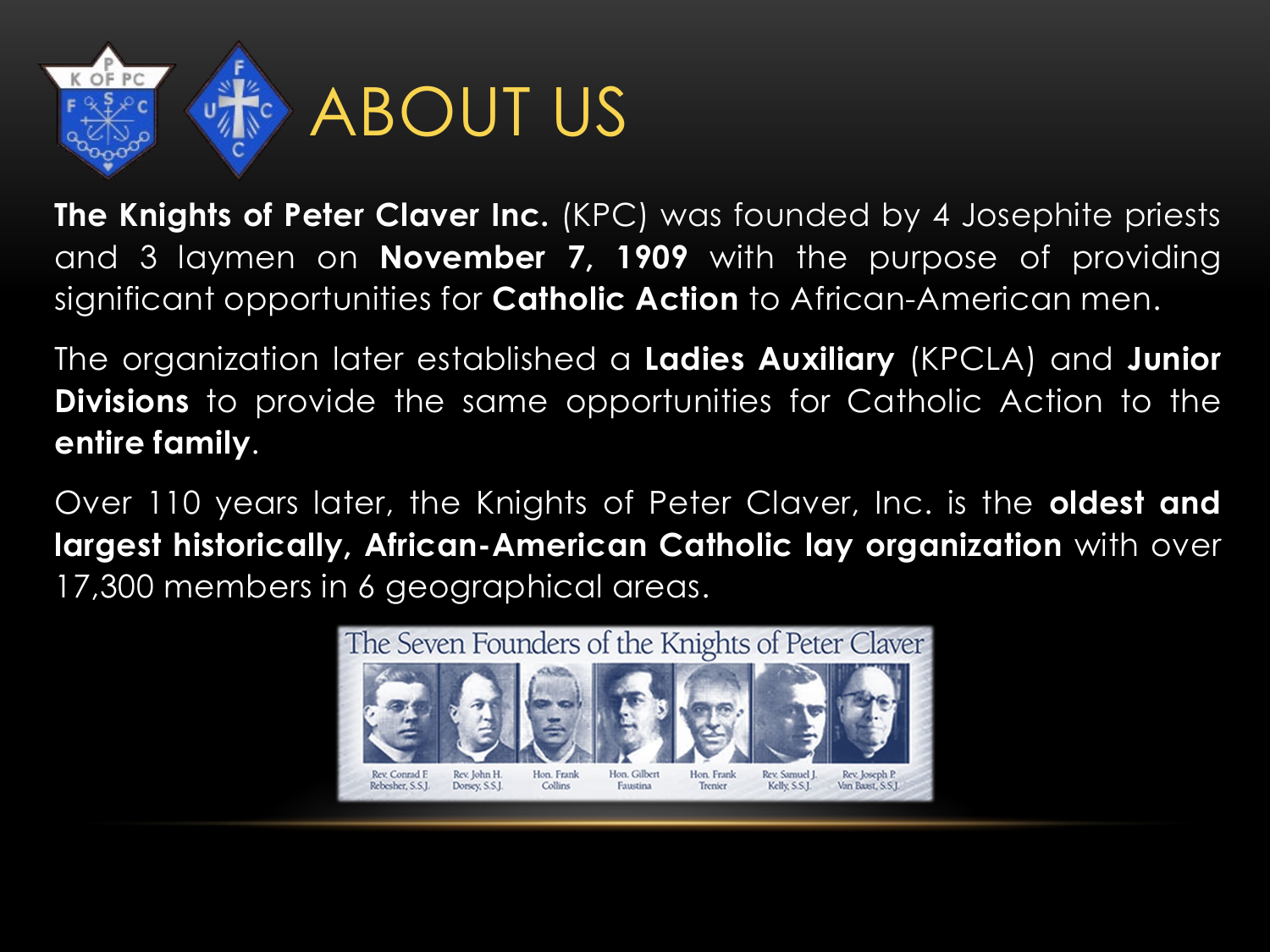

## ST. PETER CLAVER

A Spanish, Jesuit priest and missionary born in Verdú (Catalonia) who, due to his life and work, became the **Patron Saint of Slaves**, **the Republic of Colombia, South America and Ministry to African-Americans**.

During the 40 years of his ministry in Colombia, it is estimated he baptized nearly **300,000 slaves** into Christianity.

Peter Claver is considered a heroic example of what should be the **Christian praxis of love and of the exercise of human rights.**

June 26, 1580 - September 8, 1654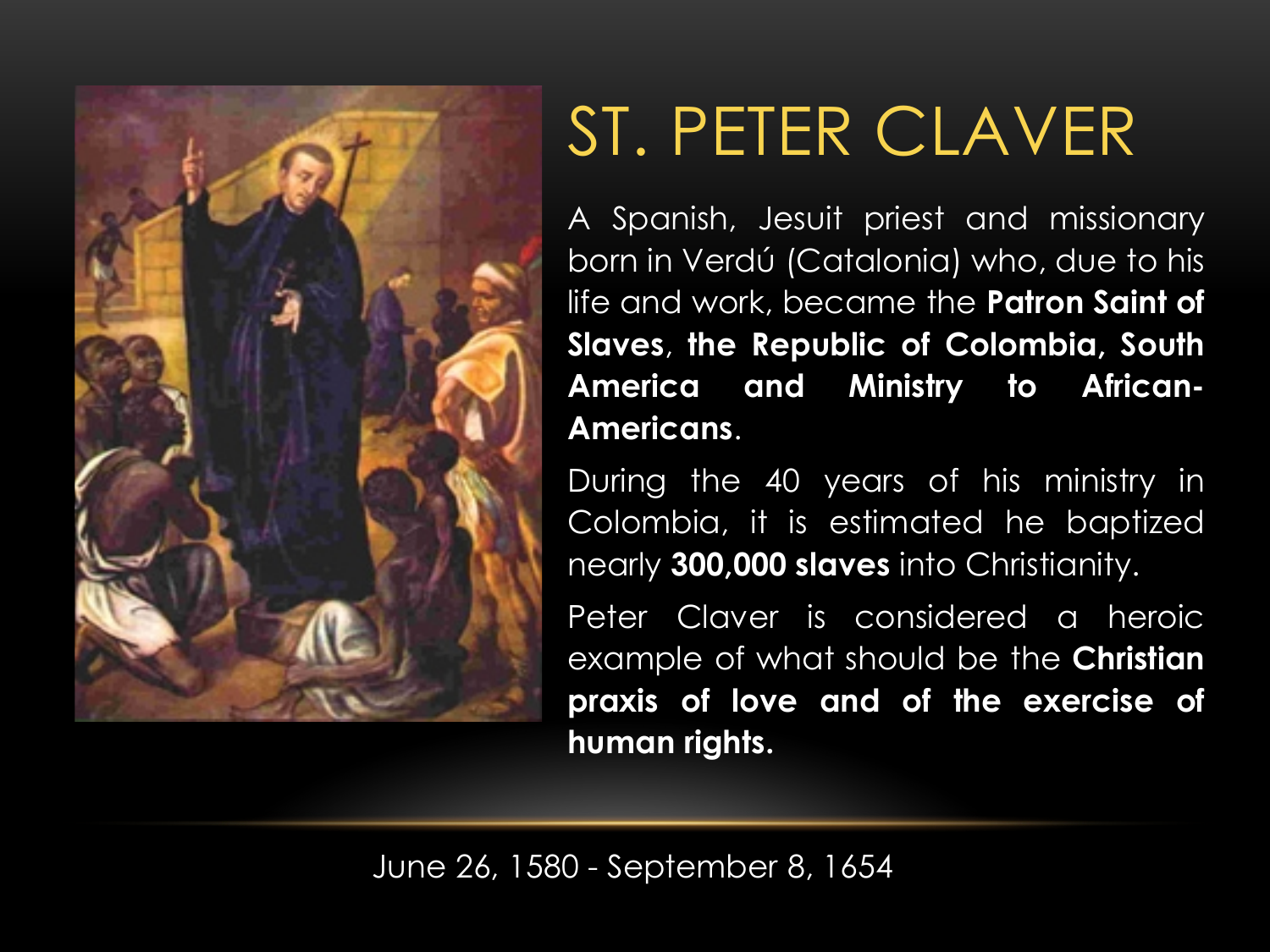

- 
- 1. Gulf Coast District 4. Central States District 2. Louisiana State 5. Northern States District 3. Texas State 6. Western States District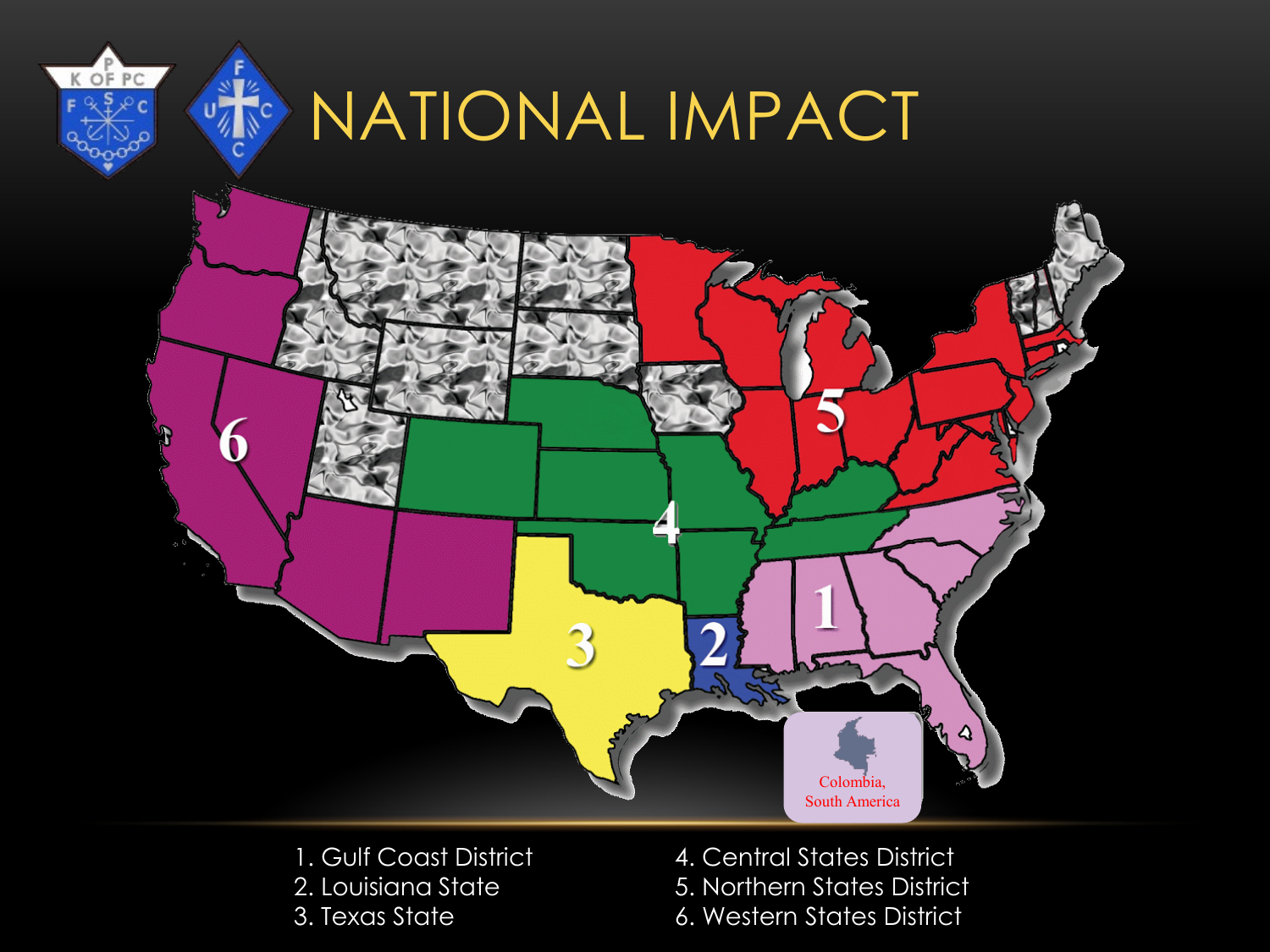

# NATIONAL LEADERSHIP

 $\zeta_c$ 





**JAMES K. ELLIS** *Supreme Knight and CEO*

**MICAELA LeBLANC** *Supreme Lady*

**GRANT A. JONES** *Executive Director*

#### **NATIONAL COUNCIL BOARD OF DIRECTORS**

**NATIONAL COURT BOARD OF DIRECTORS**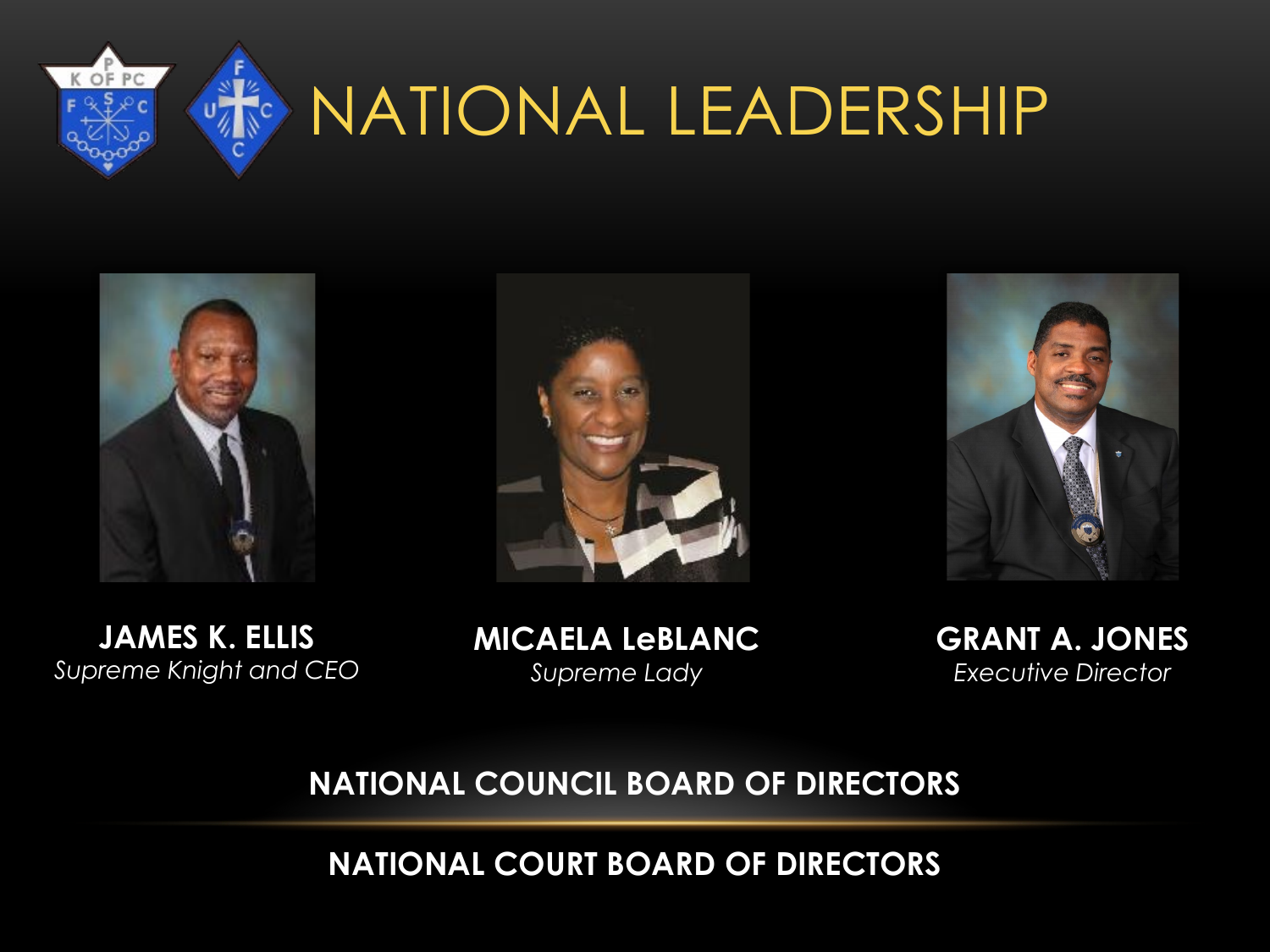

# SERVICE AREAS

- Service to the Church
- Tutorial / Mentorship Programs
- Eradication of Poverty
- Social Justice
- Family and Domestic Issues
- Sickle Cell and Health / Wellness
- Support for Religious Education
- Community Service Projects
- Respect for Life from Birth to Natural Death
- Elder Support

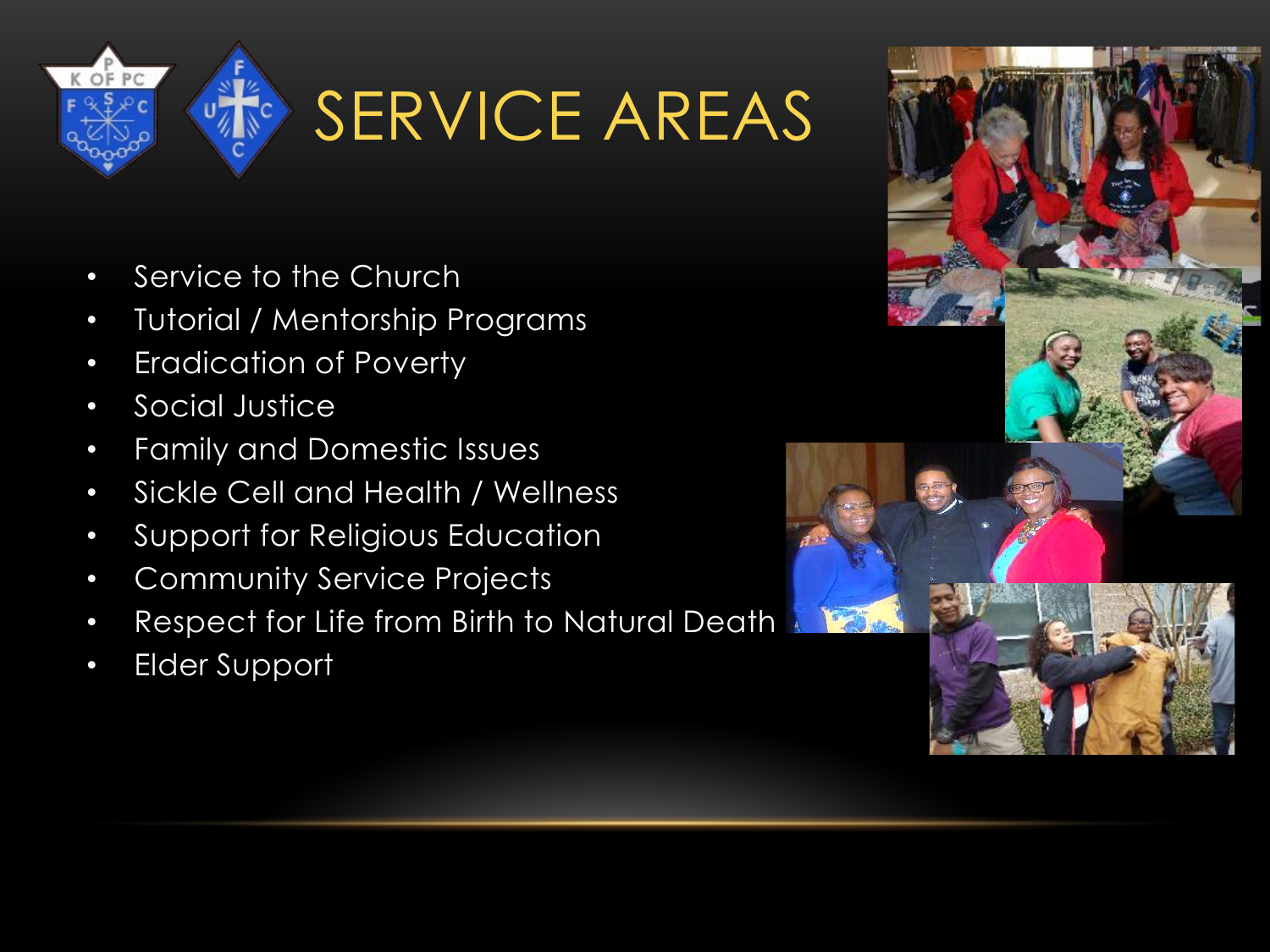

- Be a **practicing Catholic** in good standing
- Be **over the age of 18**

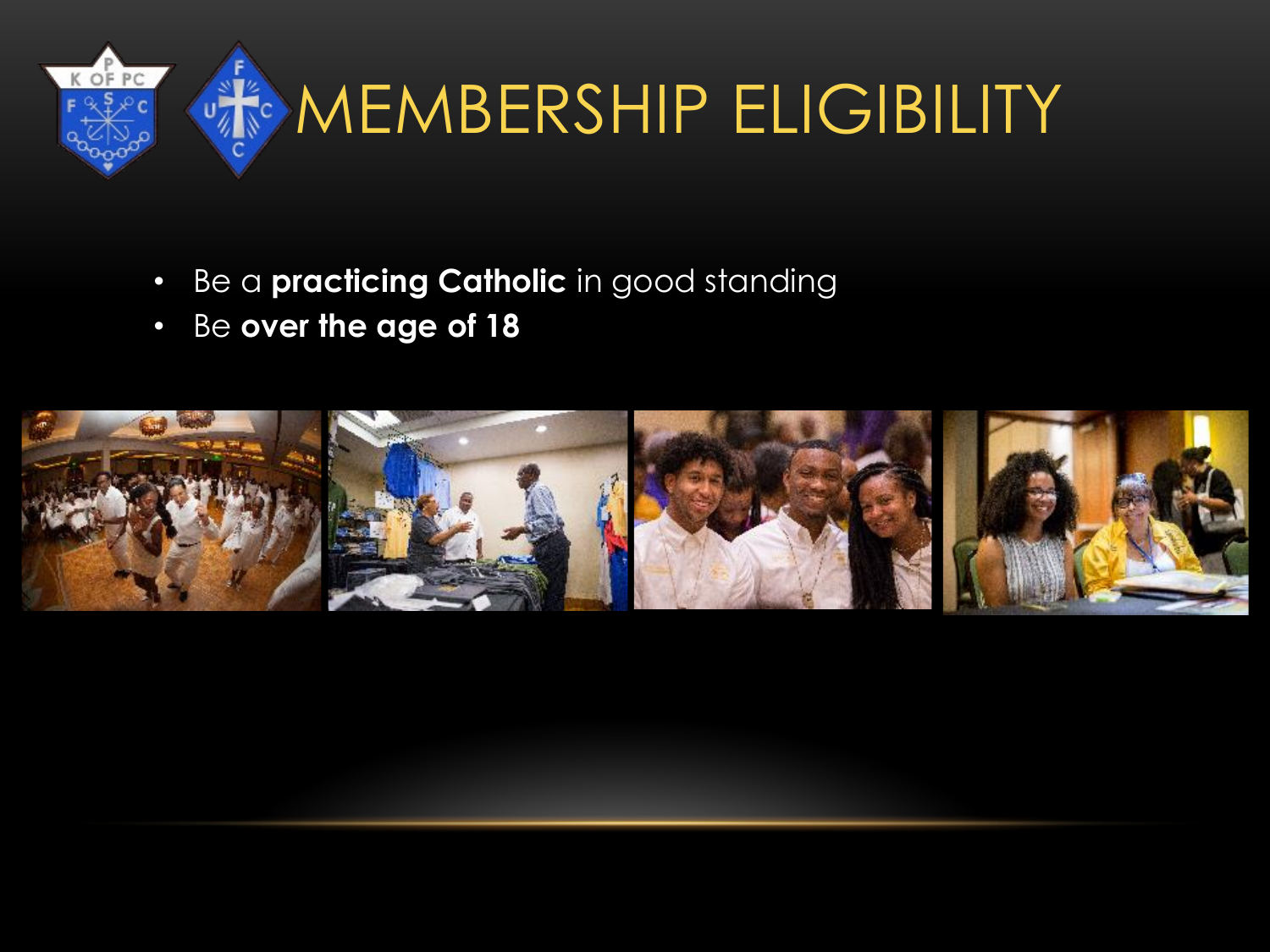

# MEMBERSHIP BENEFITS

- Fraternal organization **unifying Black Catholics and others** who support the Church
- **Professional network**: Judges, lawyers, doctors, educators, and others
- Opportunity to demonstrate **Catholic Action** through **service**
- **Outreach** to and **fellowship** with local parishes
- **Fraternal insurance benefits** program
- Member benefits with Corporate Partners
	- Southwest Airlines, Office Depot, Amazon, AARP, Mutual of Omaha, and more
- Annual **conventions** / state **conferences**
- **Mentorship** to junior members (ages 8-18)
- Participation in **leadership training, community outreach, social activities**
- Membership in the National **Claver Family**